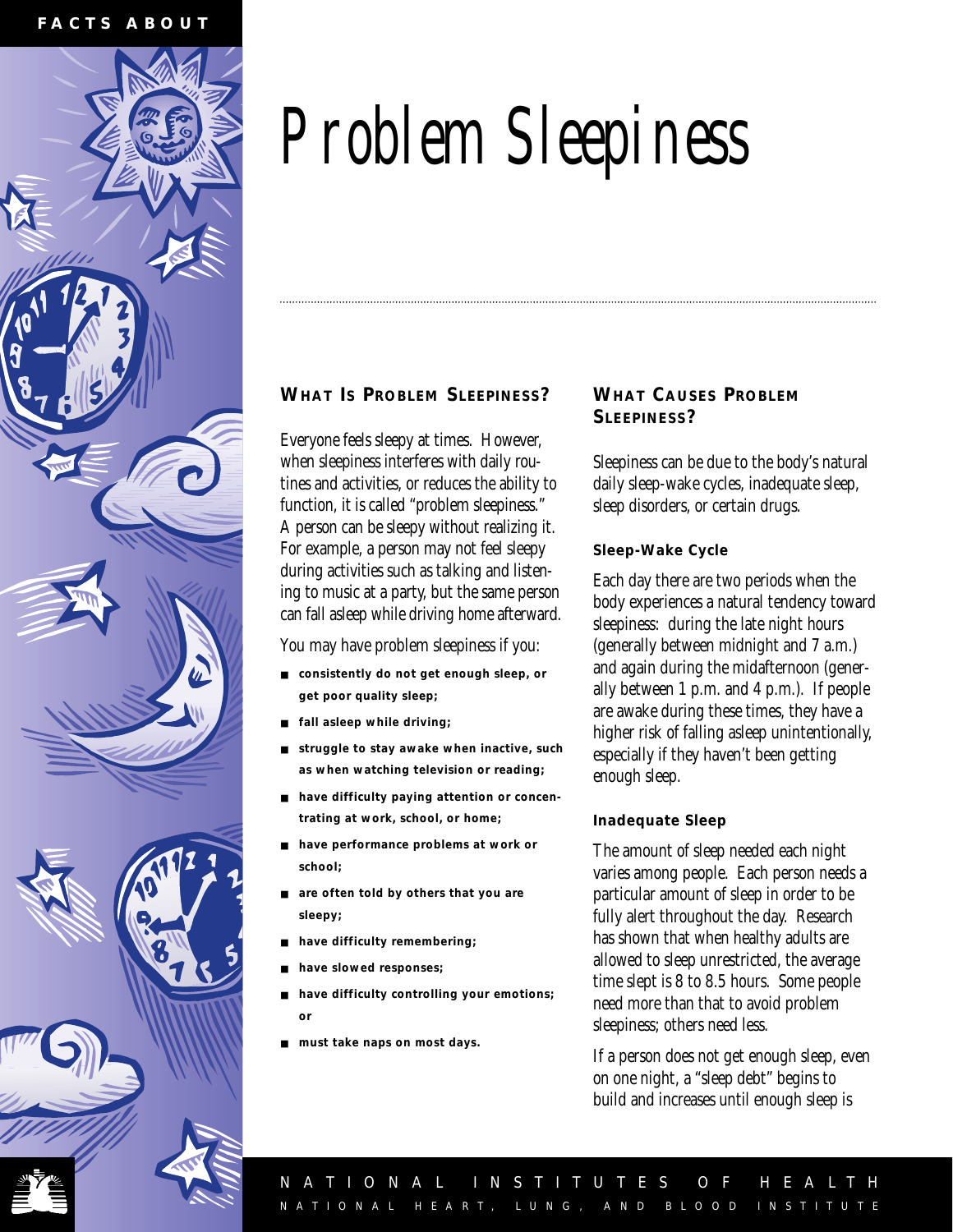obtained. Problem sleepiness occurs as the debt accumulates. Many people do not get enough sleep during the work week and then sleep longer on the weekends or days off to reduce their sleep debt. If too much sleep has been lost, sleeping in on the weekend may not completely reverse the effects of not getting enough sleep during the week.

## **Sleep Disorders**

Sleep disorders such as sleep apnea, narcolepsy, restless legs syndrome, and insomnia can cause problem sleepiness. *Sleep apnea* is a serious disorder in which a person's breathing is interrupted during sleep, causing the individual to awaken many times during the night and experience problem sleepiness during the day. People with *narcolepsy* have excessive sleepiness during the day, even after sleeping enough at night. They may fall asleep at inappropriate times and places. *Restless legs syndrome (RLS)* causes a person to experience unpleasant sensations in the legs, often described as creeping, crawling, pulling, or painful. These sensations frequently occur in the evening, making it difficult for people with RLS to fall asleep, leading to problem sleepiness during the day. *Insomnia* is the perception of poor-quality sleep due to difficulty falling asleep, waking up during the night with difficulty returning to sleep, waking up too early in the morning, or unrefreshing sleep. Any of these sleep disorders can cause problem sleepiness. See page 4 for information on how to order fact sheets about the above sleep disorders.

#### **Medical Conditions/Drugs**

Certain medical conditions and drugs, including prescription medications, can also disrupt sleep and cause problem sleepiness. Examples include:

- **Chronic illnesses such as asthma, congestive heart failure, rheumatoid arthritis, or any other chronically painful disorder;**
- **Some medications to treat high blood pressure, some heart medications, and asthma medications such as theophylline;**
- **Alcohol—Although some people use alcohol to help themselves fall asleep, it causes sleep disruption during the night, which can lead to problem sleepiness during the day. Alcohol is also a sedating drug that can, even in small amounts, make a sleepy person much more sleepy and at greater risk for car crashes and performance problems;**
- **Caffeine—Whether consumed in coffee, tea, soft drinks, or medications, caffeine makes it harder for many people to fall asleep and stay asleep. Caffeine stays in the body for about 3 to 7 hours, so even when taken earlier in the day it can cause problems with sleep at night; and**
- **Nicotine from cigarettes or a skin patch is a stimulant and makes it harder to fall asleep and stay asleep.**

# **PROBLEM SLEEPINESS AND ADOLESCENTS**

Many U.S. high school and college students have signs of problem sleepiness, such as:

- **difficulty getting up for school;**
- **falling asleep at school; and/or**
- **struggling to stay awake while doing homework.**

The need for sleep may be **9 hours or more** per night as a person goes through adolescence. At the same time, many teens begin to show a preference for a later bed time, which may be due to a biological change. Teens tend to stay up later but have to get up early for school, resulting in their getting much less sleep than they need.

Many factors contribute to problem sleepiness in teens and young adults, but the main causes are not getting enough sleep and irregular sleep schedules. Some of the factors that influence adolescent sleep include:

- **social activities with peers that lead to later bedtimes;**
- **homework to be done in the evenings;**
- **early wake-up times due to early school start times;**
- parents being less involved in set**ting and enforcing bedtimes; and**
- **employment, sports, or other extracurricular activities that decrease the time available for sleep.**

2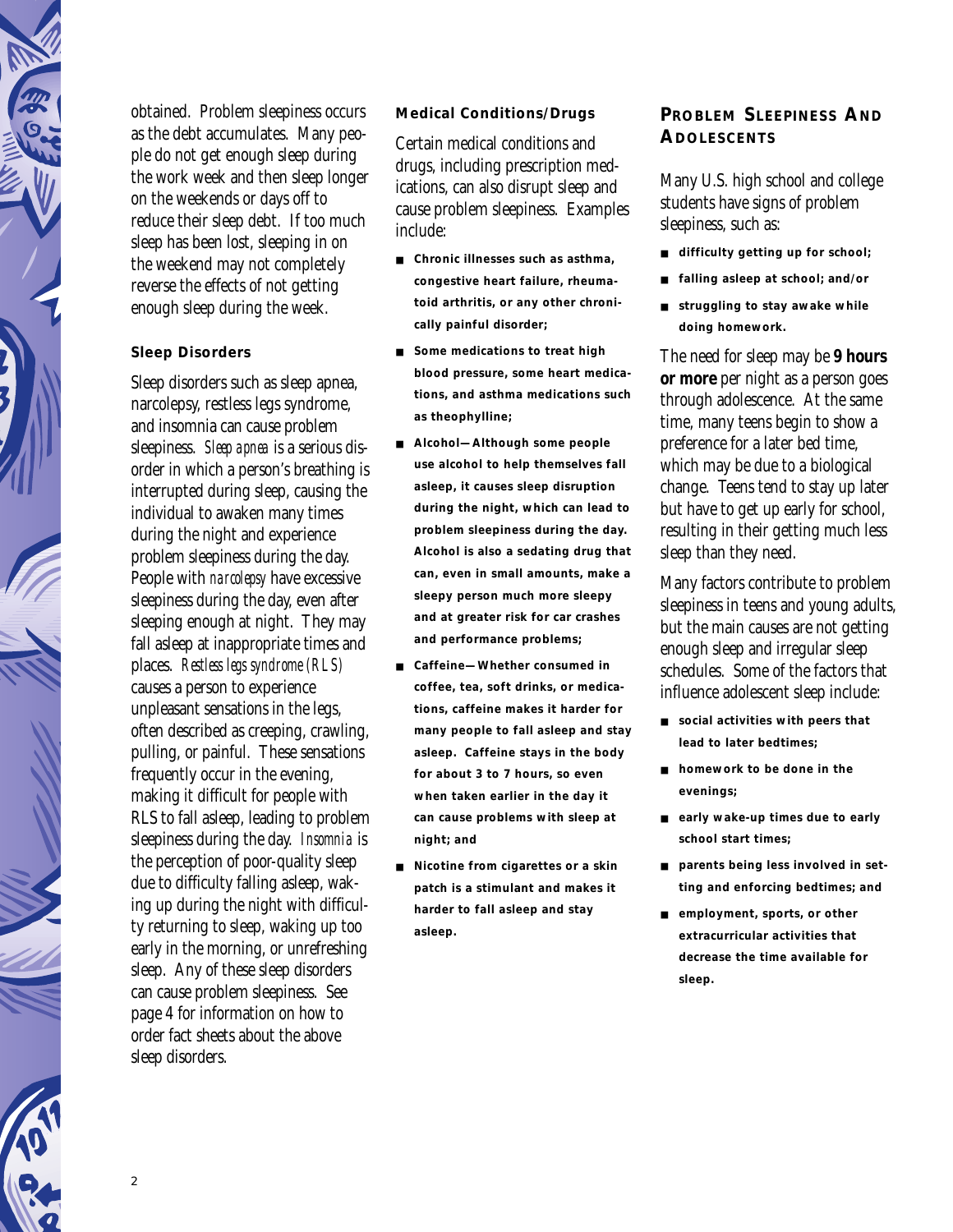Teens and young adults who do not get enough sleep are at risk for problems such as:

- **automobile crashes;**
- poor performance in school and **poor grades;**
- **depressed moods; and**
- **problems** with peer and adult **relationships.**

Many adolescents have part-time jobs in addition to their classes and other activities. High school students who work more than 20 hours per week have more problem sleepiness and may use more caffeine, nicotine, and alcohol than those who work less than 20 hours per week or not at all.

# **SHIFT WORK AND PROBLEM SLEEPINESS**

About 20 million Americans (20 to 25 percent of workers) perform shift work. Most shift workers get less sleep over 24 hours than day workers. Sleep loss is greatest for night shift workers, those who work early morning shifts, and female shift workers with children at home. About 60 to 70 percent of shift workers have difficulty sleeping and/or problem sleepiness.

The human sleep-wake system is designed to prepare the body and mind for sleep at night and wakefulness during the day. These natural rhythms make it difficult to sleep during daylight hours and to stay awake during the night hours, even in people who are well rested. It is possible that the human body never

completely adjusts to nighttime activity and daytime sleep, even in those who work permanent night shifts.

In addition to the sleep-wake system, environmental factors can influence sleepiness in shift workers. Because our society is strongly day-oriented, shift workers who try to sleep during the day are often interrupted by noise, light, telephones, family members, and other distractions. In contrast, the nighttime sleep of day workers is largely protected by social customs that keep noises and interruptions to a minimum.

Problem sleepiness in shift workers may result in:

- **increased risk for automobile crashes, especially while driving home after the night shift;**
- **decreased quality of life;**
- **decreased productivity (night work performance may be slower and less accurate than day performance); and/or**
- **increased risk of accidents and injuries at work.**

# **WHAT CAN HELP?**

## **Sleep—There Is No Substitute!**

Many people simply do not allow enough time for sleep on a regular basis. A first step may be to evaluate daily activities and sleep-wake patterns to determine how much sleep is obtained. If you are consistently getting less than 8 hours of sleep per night, more sleep may be needed. A good approach is to gradually move to an earlier bed-